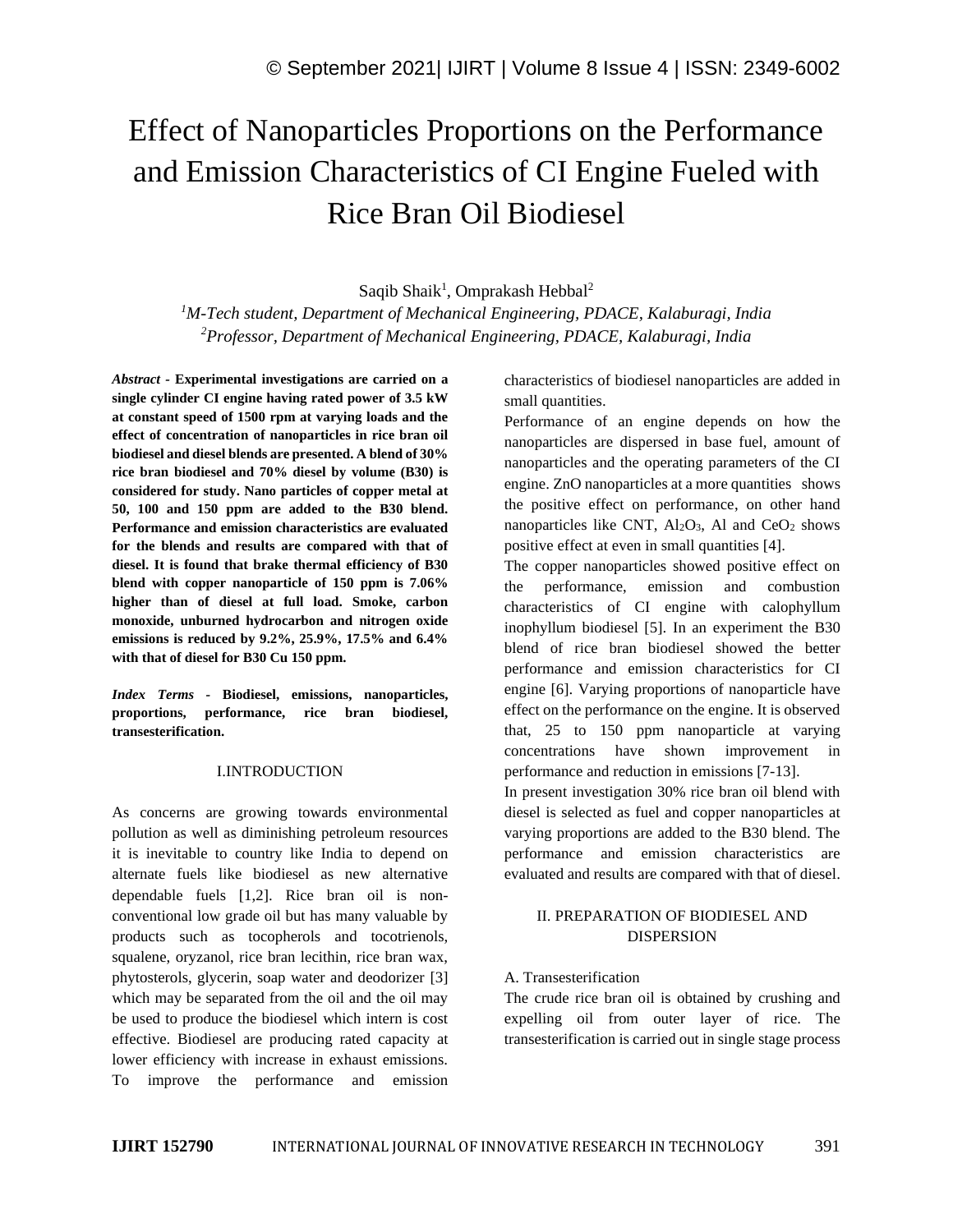as the crude rice bran oil is pretreated to attain FFA value less than four (4). Then pre-treated oil of one liter is mixed with 300 ml methanol and 5-7 grams of NaOH is added to three neck-flask and heated to 60- 65 degree Celsius for 3 hours. Condenser coil is supplied with water to condense the methanol and continuous stirring is done till the color changes and then it is transferred to separating funnel for overnight. Glycerin which is heavier collected at the bottom leaving biodiesel at the top. Glycerin is removed and biodiesel thus obtained is water washed and heated to remove the moisture.

B*.* Blends preparation and nanoparticles dispersion

The B30 blend is made by mixing 30% biodiesel and 70% diesel by volume. The copper nanoparticles are added to the B30 biodiesel in the proportions of 50, 100 and 150 ppm. Table 1 shows the properties of the nanoparticles. Its observed that particles size are 30- 50nm, specific surface area is of the order  $16m^2/g$  and bulk density is  $0.2g/cm^3$ . The Fig. 1 shows the scanning electron microscopic image which verify the particles size of copper nanoparticles. The average size of particles is 30-50nm in diameter as shown. Table 1: Properties of copper nanoparticles

| Sl No. | Properties (Tested) | Results                   |
|--------|---------------------|---------------------------|
|        | Particle size       | $30-50$ nm                |
|        | <b>SSA</b>          | $16 \text{ m}^2/\text{g}$ |
|        | <b>Bulk</b> density | $0.2$ g/cm <sup>3</sup>   |

For uniform and effective dispersion of nanoparticles in biodiesel blends ultrasonicator is used. In which high frequency vibrations are used to disperse the nanoparticles in the solution uniformly. The blends are prepared by adding 50, 100 and 150 ppm of copper nanoparticles in the B30 blends i.e. 50 mg/l, 100 mg/l and 150 mg/l respectively and sonication process is carried out for one hour. Further magnetic stirrer is used for three hours to avoid agglomeration.

Table 2 shows the properties of diesel, biodiesel blend and biodiesel with nanoparticles. Density of biodiesel blend with and without copper nanoparticles are 1.5% higher than that of diesel. Flash point and fire points of biodiesel blends with and without copper nanoparticles are 27-29% higher than that of diesel. However calorific value of biodiesel blends and samples with nanoparticles are marginally lower than that of diesel. Viscosity of diesel and all samples under test are well comparable with each other. This



Fig.1 : Scanning electron microscope (SEM) image of copper nanoparticles

viscosity is sufficient for proper atomization of fuels under test.

Table 2: Properties of diesel, biodiesel blend and biodiesel with nanoparticles

| Propertie<br>S                                      | Diese     | <b>B30</b> | <b>B30</b><br>Cu <sub>50</sub><br>ppm | <b>B30</b><br>Cu 100<br>ppm | <b>B</b> 30<br>Cu<br>150<br>ppm |
|-----------------------------------------------------|-----------|------------|---------------------------------------|-----------------------------|---------------------------------|
| Density<br>$(kg/m^3)$                               | 830       | 843        | 843                                   | 843                         | 843                             |
| Flash<br>point<br>in<br>$\rm ^{\circ}C$             | 62        | 86         | 86                                    | 86                          | 86                              |
| Fire point<br>in $\mathrm{C}$                       | 65        | 92         | 92                                    | 92                          | 92                              |
| Calorific<br>value<br>(kJ/kg)                       | 4050<br>0 | 3996<br>6  | 3996<br>6                             | 39966                       | 39966                           |
| Viscosity<br>$40^{\circ}$ C<br>at<br>$\rm (mm^2/s)$ | 3.7       | 4.7        | 4.7                                   | 4.7                         | 4.7                             |

#### III. EXPERIMENTAL SETUP

In agriculture applications a single diesel engine is most commonly used in India. Hence in this experiment Kirloskar TV1 engine is selected. The engine is a single cylinder four stroke water cooled having 3.5 kW rated capacity at 1500 rpm. The detailed specifications are shown in Table 3. Eddy current dynamometer is used for measurement of brake power, AVL 437 standard smoke meter is used to measure smoke. AVL 444N five gas analyzer is used to measure, CO, unburned hydrocarbons,  $O_2$  and NO emissions. Fig. 2 shows the schematic diagram of engine setup used to carry out the experiment.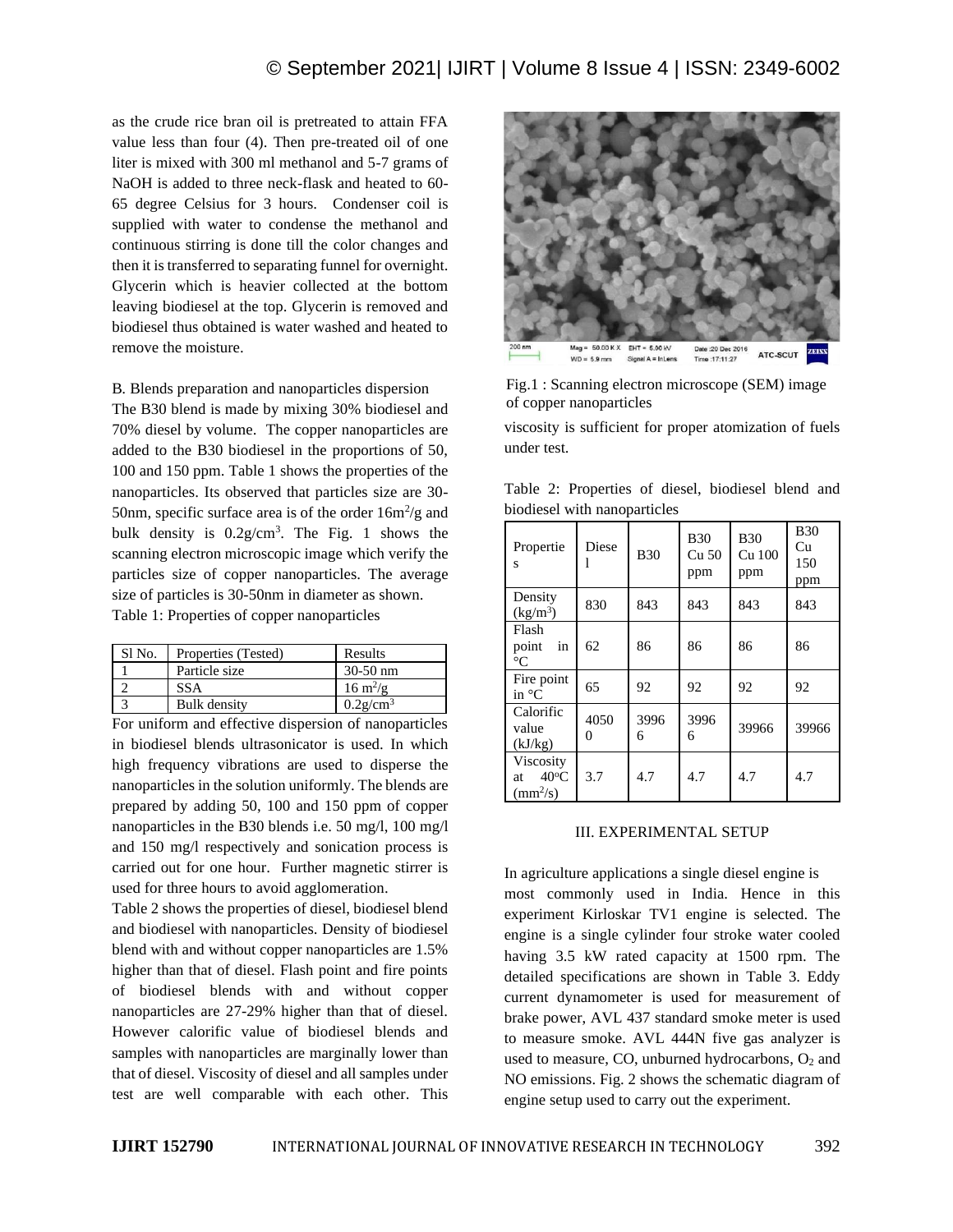| Sl.No.         | Components                  | Specification            |  |
|----------------|-----------------------------|--------------------------|--|
| 1              | Engine                      | Kirloskar TV1            |  |
| $\overline{c}$ | Engine type                 | IC Engine.               |  |
| 3              | Ignition type               | Compression<br>Ignition. |  |
| 4              | Fuel type                   | Diesel.                  |  |
| 5              | Power                       | 3.50kW                   |  |
| 6              | Revolutions                 | 1500 rpm                 |  |
| 7              | Number of cylinder          | 1 Cylinder               |  |
| 8              | Stroke                      | 4 Stroke                 |  |
| 9              | Running at                  | Constant speed           |  |
| 10             | Cooling                     | Water cooled             |  |
| 11             | <b>Cylinder Bore</b>        | 87.50 mm                 |  |
| 12             | <b>Stroke Length</b>        | $110 \text{ mm}$         |  |
| 13             | Connecting<br>Rod<br>Length | 234 mm                   |  |
| 14             | <b>Compression Ratio</b>    | 17.5                     |  |
| 15             | Swept volume                | 661.45 cc                |  |
|                | Performance parameter:      |                          |  |
| 16             | Orifice Diameter            | $20 \text{ mm}$          |  |

Table 3: Engine specifications



Fig. 2: Schematic diagram of engine setup IV.

#### METHODOLOGY

The experiment is conducted at the constant speed of 1500 rpm and at varying loads of 0%, 25%, 50% and 100%. The base line data were obtained by using diesel at varying loads. Further the experiment is conducted with B30, B30 Cu 50 ppm, B30 Cu 100 ppm and B30 Cu 150 ppm blends. For every reading the engine was given sufficient time to get steady state readings. The performance evaluation is done by calculating brake thermal efficiency, brake specific fuel consumption and exhaust gas temperature. The emission characteristics are evaluated by measuring smoke, CO, unburnt hydro carbon,  $CO<sub>2</sub>$ , and NO emissions. Results obtained by using biodiesel blend with and without nanoparticles are compared with that of baseline diesel values.

#### V. RESULTS AND DISSCUSION



1. Brake thermal efficiency.



Fig. 3: Variations of brake thermal efficiency with respect to brake power.

Fig. 3 shows the variation of brake thermal efficiency with brake power for all fuels under test. Brake thermal efficiency of all fuels under test increases with increase in load as load increases quantity of the fuel fired, obviously this increases thermal efficiency. Brake thermal efficiency of B30 is 24.96% at full load, which is lower than that of diesel which is 25.2%. This attributes to bigger drop sizes of B30 blend due to higher viscosity and density. By adding nanoparticles, it is found that brake thermal efficiency increases steadily with increase in percentage of copper nanoparticles. At full load the maximum efficiency of B30 Cu 150 ppm is 26.98% against 25.2% of that of diesel. Which is 7.06% higher than that of base line diesel. At full load thermal efficiency of B30 Cu 50 ppm and B30 Cu 100 ppm are 25.16% and 25.85% respectively. This increase in thermal efficiency attributes to increase in reaction surface area by adding nanoparticles and proper atomization.

2. Brake specific fuel consumption.

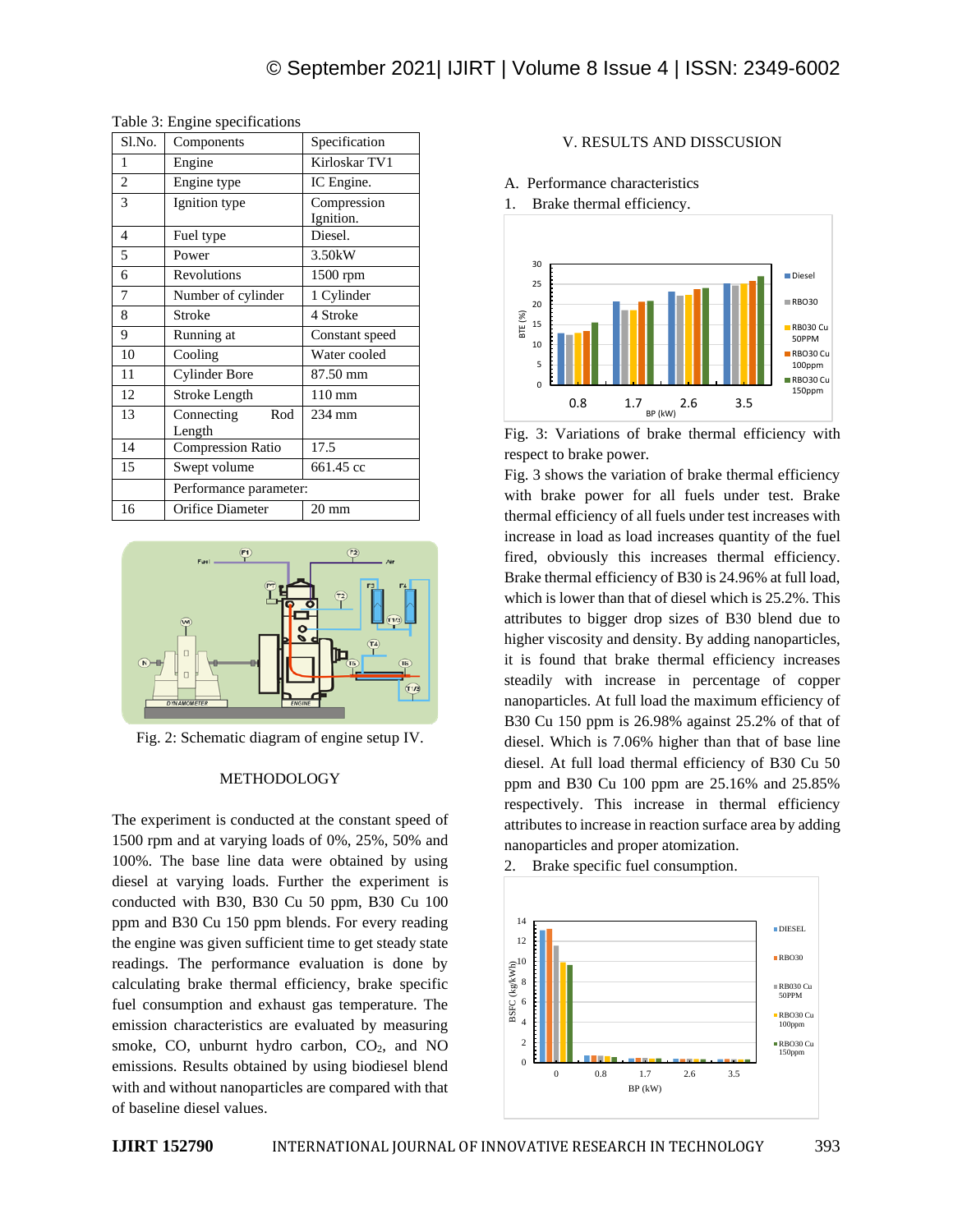Fig. 4: Variation of brake specific fuel consumption with brake power.

The Fig. 4 shows variation of brake specific fuel consumption of all fuels under test with brake power. Brake specific fuel consumption is inverse/reciprocal of brake thermal efficiency. Brake specific fuel consumption decreases with increase in load and becomes minimum at full load for the present test. Brake specific fuel consumption of B30 Cu 50 ppm, B30 Cu 100 ppm, B30 Cu 150 ppm are respectively 0.35, 0.34 and 0.33 kg/kWh, against 0.35 kg/kWh of that of diesel at full load. Addition of nanoparticles decreases brake specific fuel consumption and minimum occurs at B30 Cu 150 ppm blend at full load. Obviously this attributes to increase in the spray cone angle which improves the dispersion of the fuel and enhanced droplet propagation. The another main reason for lower brake specific fuel consumption of the nanoparticles fuels is due to its higher surface to volume ratio.

3. Exhaust gas temperature (EGT).

The Fig. 5 shows variation of exhaust gas variations with brake power for the fuels under test. It is observed that exhaust gas temperature slightly increases with load. Exhaust gas temperature of B30 Cu 150 ppm at full load is 312°C against 296°C of that of diesel. This marginal increase in exhaust temperature attributes to proper and complete combustion due to the improved atomization due to addition of nanoparticles and inbuilt oxygen content in biodiesel.



Fig. 5: Variation of exhaust gas temperature with respect of brake power.

Therefore, there is a little higher exhaust emissions losses due to addition of nanoparticles. For B30 Cu 50 ppm and B30 Cu 100 ppm falls in between diesel and B30 Cu 150 ppm.

B. Emission characteristics



Figure 6: Variation of smoke emission with respect to brake power.

The variation of the smoke emission with brake power for all fuel blends tested are shown in the Fig. 6. As the load increases the smoke emissions increases because quantity of fuel fired increases with load. At higher loads fuel mixture is very rich and which makes combustion incomplete. B30 blend has lower smoke emissions at all loads this could be due to inbuilt oxygen present in the biodiesel which reduces ignition delay. The smoke emission reduces by adding nanoparticles to biodiesel compared to that of diesel. At full load smoke emission is reduced by 1.5%, 8.6%, 8.8% and 9.2% for B30, B30 Cu 50 ppm, B30 100 ppm and B30 150 ppm respectively as compared to diesel. The decrease in smoke is due to the higher reaction surface area, proper atomization, improved fuel and air mixing and rapid evaporation rate, which causes the reduction in smoke emissions.





Fig. 7: Variation of carbon monoxide with respect to brake power.

The Fig. 7 shows the variation of carbon monoxide with brake power for all fuels under test. It is observed that the carbon monoxide emissions of B30 is lower

4. Smoke emission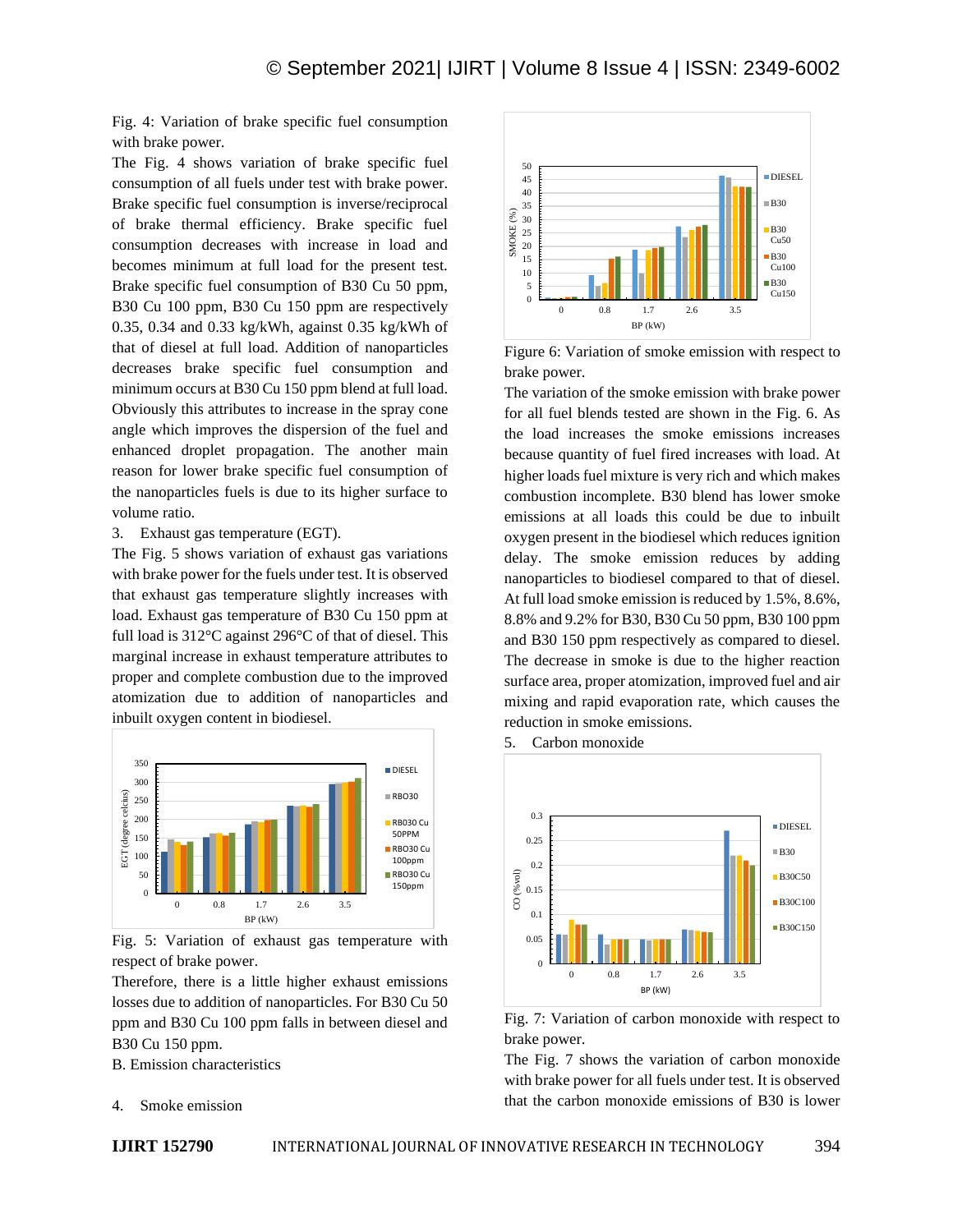than that of diesel at all loads. This is due to inbuilt oxygen present in biodiesel, which is readily available for combustion by reducing ignition delay. At no load carbon monoxide emission for B30 Cu 50 ppm, B30 Cu100 ppm and B30 Cu 150 ppm biodiesel blends is higher than that of diesel. This is because of low temperature of engine cylinder and quenching effect. However, for higher loads biodiesel blends with nanoparticles shows lower carbon monoxide emissions. At full load B30 Cu 150 ppm blend showing a maximum reduction of 25.9% compared to diesel. This is due to the increased surface area to volume ratio available for reaction with the oxygen present in the biodiesel.

6. Unburnt hydrocarbons emissions

The Fig. 8 shows the variation of unburned hydrocarbon emissions with brake power for all tested fuels. The unburned hydrocarbon emission increases with increase in load for all test samples.



Fig. 8: Variation of unburned hydrocarbons with brake power.

As the load increases quantity of fuel fired also increases which makes fuel air mixture rich. At higher loads due to non-uniform mixing of fuel air mixture, quenching, blow by and crevice flow the unburned hydrocarbon emissions are higher. At lower nanoparticles concentrations unburned hydrocarbon emissions are significantly lower than that at higher concentrations. This attributed to quenching, blow by and crevice flow. At full load there is 27.5%, 15%, 27.5% and 17.5% reduction for B30, B30 Cu 50 ppm, B30 Cu 100 ppm and B30 Cu 150 ppm blends respectively as compared to diesel. 7. Nitrogen oxide emission



Fig. 9: Variation of nitrogen oxide with respect to brake power.

The Fig. 9 shows the variation of nitrogen oxide emissions with respect to brake power for all blends. Nitrogen oxide emission depends on concentration of oxygen and temperature of product of combustion in the cylinder. Either higher concentration of free oxygen, higher temperature of the gas or combination of both leads to formation of nitrogen oxides. At lower loads such as 0%, 25% and 50% loads the emission of nitrogen oxides for biodiesel and its blends with nanoparticles is lower than that of diesel. This is due to lower temperature of gas in the cylinder. At higher loads i.e. 75% and 100% loads the nitrogen oxide formation is increased due to higher temperature of product of combustion in engine cylinder. At full load nitrogen oxide emission is increased by 1.6%, 4.8% and 6.4% respectively for B30 Cu 50 ppm, B30 Cu 100 ppm and B30 Cu 150 ppm as compared to diesel.

#### VI. CONCLUSION

The experiments are conducted on a single cylinder direct injection four stroke diesel engine which was fueled with rice bran biodiesel and copper nanoparticles dispersed at varying concentrations i.e. 50ppm, 100ppm and 150ppm to show the effect varying concentration of nanoparticles on performance and emission characteristics of diesel engine and test are conducted at constant speed of 1500 rpm and varying load i.e. 0%, 25%, 50% and 100%. From the experimental evaluation/analysis the following conclusion are obtained,

1. Brake thermal efficiency is increased by adding nanoparticles to biodiesel blend. Brake thermal efficiency for B30 Cu 150 ppm is 7.06% higher than that of diesel at full load.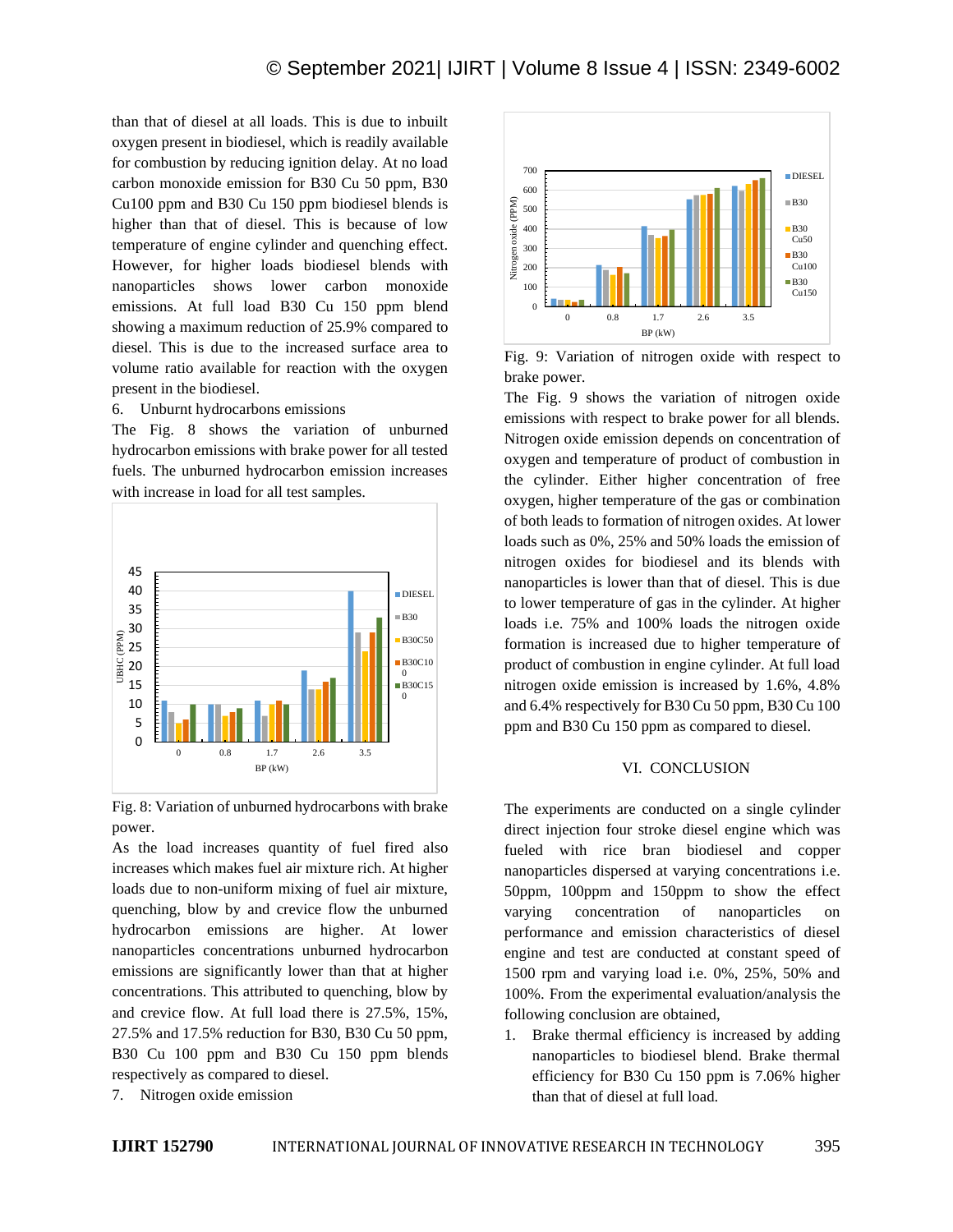- 2. Increase in concentration of nanoparticles in biodiesel blends increases brake thermal efficiency of the engine. For the blends under test B30 Cu 150 ppm performed better than other two combinations respectively B30 Cu 50 ppm and B30 Cu 100 ppm.
- 3. Brake specific fuel consumption decreases as the nanoparticles concentration increases in the blend. For B30 Cu 150 ppm blend brake specific fuel consumption is 0.33 kg/kWh against that of diesel which is 0.35 kg/kWh at full load.
- 4. There is a marginal increase in exhaust gas temperature and subsequent exhaust losses for B30 Cu 150 ppm compared to that of diesel.
- 5. The smoke emission reduces by adding nanoparticles to biodiesel. At full load smoke emission is reduced by 9% for B30 Cu 150 ppm blend compared to diesel.
- 6. At zero load carbon monoxide emissions of all blends with and without nanoparticles are higher than that of diesel. However, as load increases carbon monoxide emissions are significantly decreased.
- 7. Unburned hydrocarbon emissions are lower for all biodiesel blends with and without nanoparticles at all loads. Increasing concentration of nanoparticles in biodiesel increased unburned hydrocarbon emissions.
- 8. At higher loads nitrogen oxide emissions for biodiesel blends with and without nanoparticles are higher.

Abbreviations and Acronyms

B30– biodiesel 30% and 70% percent diesel.

B30 Cu 50ppm - 50ppm nanoparticles biodiesel 30% and 70% percent diesel.

B30 Cu 100ppm -100ppm nanoparticles biodiesel 30%and 70% percent diesel.

B30 Cu 150ppm - 150ppm nanoparticles biodiesel 30% and 70% percent diesel.

BTE - Brake thermal efficiency.

BSFC - Brake specific fuel consumption.

CO -Carbon monoxide.

CO<sub>2</sub> -Carbon dioxide.

- EGT Exhaust gas temperature.
- HRR Heat release rate.
- NO Nitrogen oxide emissions.
- PPM parts per million.
- SSA Specific surface area.

UBHC - Unburned hydrocarbons.

### ACKNOWLEDGMENT

I am thankful to official's IC engine laboratory, PDA college of engineering Kalaburagi, Biofuel research information and demonstration center, college of agriculture Bheemarayana gudi and Apex innovations laboratory Sangli helping for successful completion of project.

#### **REFERENCES**

- [1] T.V. Rao, K.H.C. Reddy, G. Rao, Jordan J. Mech. Ind. Eng. 2 (2008) 117–122.
- [2] G. Knothe, J.V. Gerpen, J. Krahl, The Biodiesel Handbook, AOCS Press Champaign, Illinois, 2005.
- [3] Dayang Norulfairuz Abang Zaidel et al Production of biodiesel from rice bran oil. Biomass, Biopolymer-Based Materials, and Bioenergy. DOI:https://doi.org/10.1016/B978- 0-08-102426-3.00018-7
- [4] H. Venkatesan et al., A Comprehensive Review on the Effect of Nano Metallic Additives on Fuel Properties, Engine Performance and Emission Characteristics Vol.7, No.2, 2017
- [5] A. Tamilvanan et al., (2018) Effects of nanocopper additive on performance, combustion and emission characteristics of Calophyllum inophyllum biodiesel in CI engine.
- [6] Dinh Duc Nguyen et al., (2018) Engine performance, emission and bio characteristics of rice bran oil derived biodiesel blends.
- [7] Muthusamy, S., S. SundaramNallathambi, R. Ramasamy, and M. H. Syed Thasthagir. 2018. Effect of aluminium oxide nanoparticles blended Pongamia methyl ester on performance combustion and emission characteristics of a diesel engine. Renewable Energy 116:518–26. doi: 10.1016/j.renene.2017.10.002.
- [8] Ajin, C., and S. V. Sajeevan. 2016. Synthesis of stable cerium-zirconium oxide nanoparticle – Diesel suspension and investigation of its effects on diesel properties and smoke. Fuel 183:155–63. doi: 10.1016/j.fuel.2016.06.048.
- [9] Venu, H., and V. Madhavan. 2016. Effect of nano-additives (titanium and zirconium oxides) and diethyl ether on biodiesel-ethanol fuelled CI